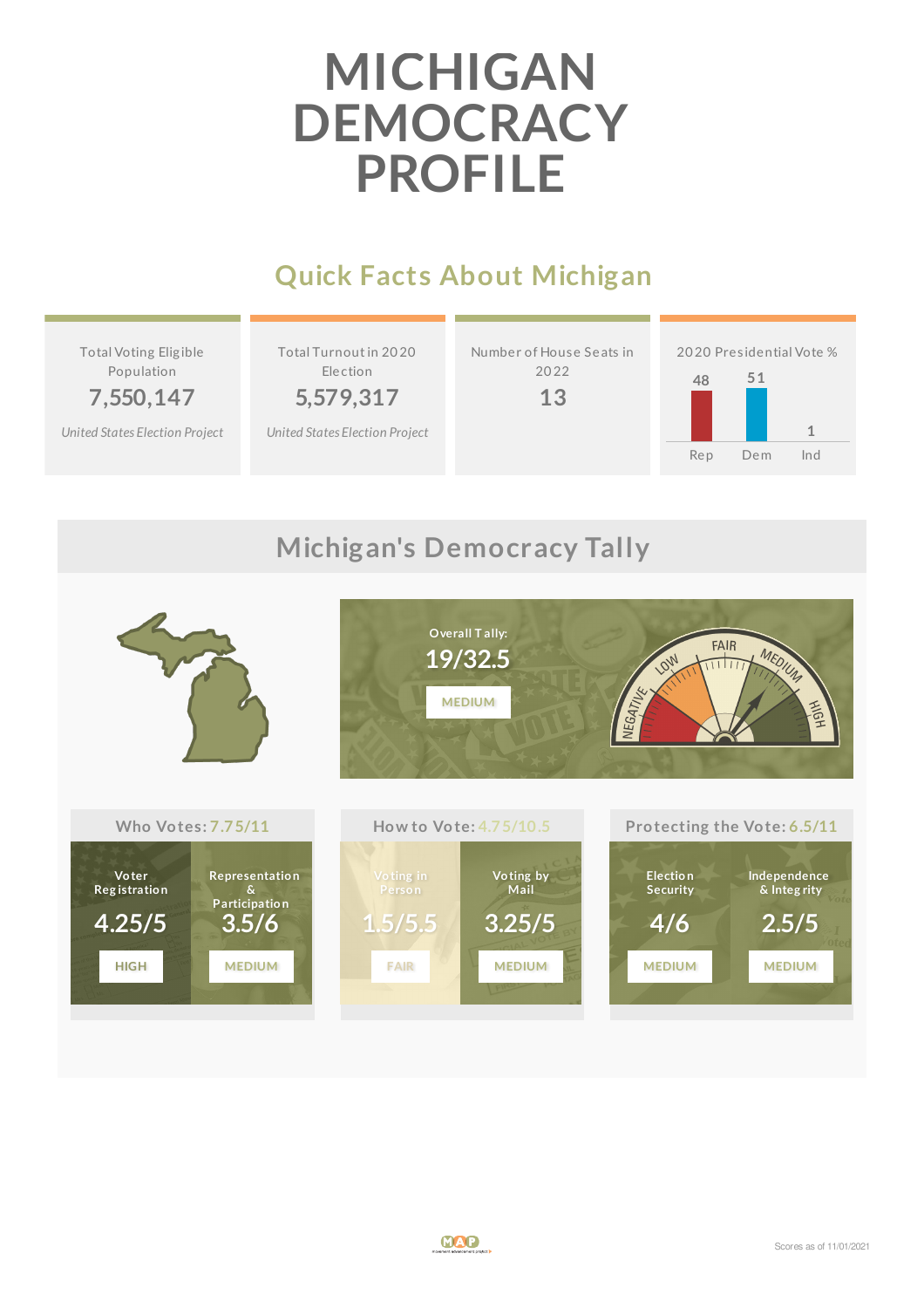#### **Michigan's Democracy and Election Laws and Policies**

Click on each is sue for more information and to see where the s tate fits into the national landscape.





**KEY Indicates state law or policy Indicates local laws or policies and/or partial law** 

Indicates no law or policy **Enumeration not applicable** 

### **Who Votes**

| <b>Voter Registration</b>                                                | <b>Score</b> |        |
|--------------------------------------------------------------------------|--------------|--------|
|                                                                          | Law Exists?  | Tally  |
| Automatic Voter Registration                                             |              | 1/1    |
| <b>Online Voter Registration</b>                                         |              | 1/1    |
| <b>Registration Deadlines</b>                                            |              | 1/1    |
| Membership in Electronic Registration Information Center (ERIC)          |              | 1/1    |
| <b>Negative Law:</b><br><b>Restrictions on Voter Registration Drives</b> | $\mathbf{x}$ | $0/-1$ |
| Voter Preregistration                                                    |              | 0.25/1 |
| <b>Voter Registration Total</b>                                          | 4.25/5       |        |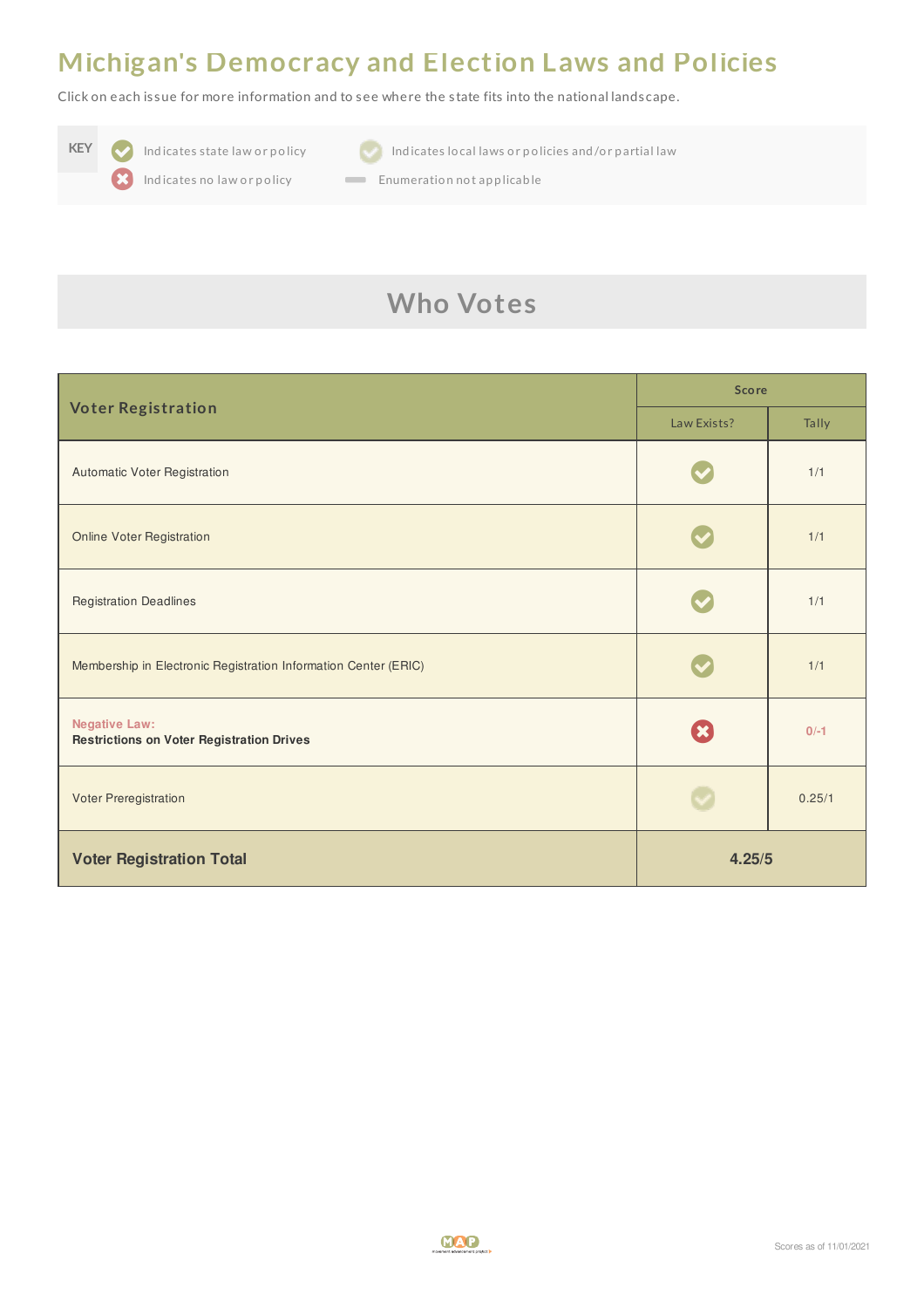| <b>Representation &amp; Participation</b>       | <b>Score</b> |       |
|-------------------------------------------------|--------------|-------|
|                                                 | Law Exists?  | Tally |
| National Popular Vote Compact States            |              | 0/1   |
| <b>Native American Voting Protections</b>       |              | 0/1   |
| Partisanship of State Primary Election Systems  |              | 0.5/1 |
| <b>Voter Registration Rates</b>                 |              | 1/1   |
| Voter Turnout Percentage                        |              | 1/1   |
| Voting Rights for Formerly Incarcerated People  |              | 1/1   |
| <b>Representation &amp; Participation Total</b> | 3.5/6        |       |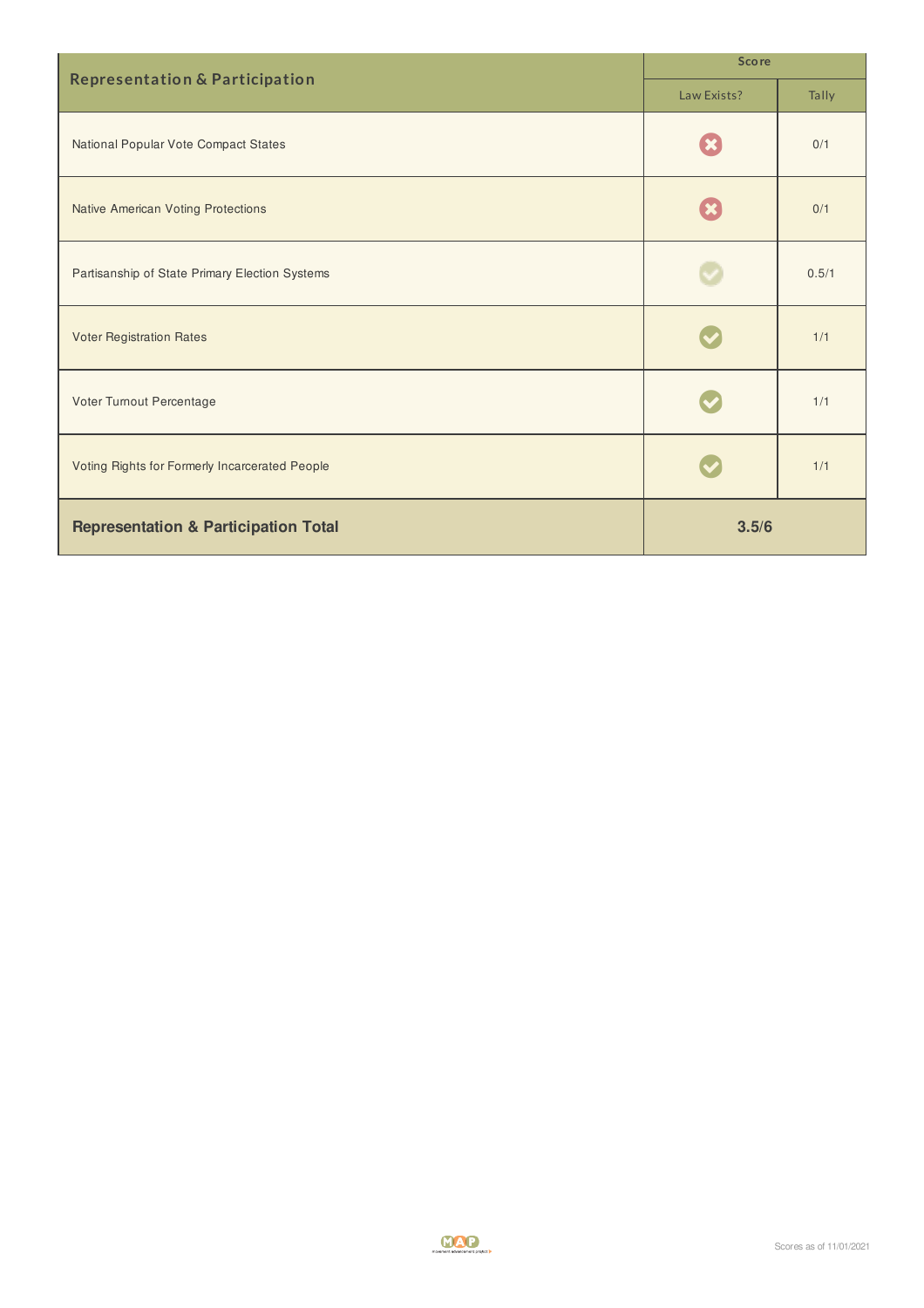#### **How to Vote**

| <b>Voting in Person</b>                                         | <b>Score</b>        |         |
|-----------------------------------------------------------------|---------------------|---------|
|                                                                 | Law Exists?         | Tally   |
| Curbside Voting for Voters with Disabilities                    |                     | 0.5/0.5 |
| Election Day Holidays and Paid Time Off to Vote                 |                     | 0.5/1   |
| <b>Adequate Early Voting Period</b>                             |                     | 1/1     |
| <b>Negative Law:</b><br><b>Voting Wait Time and Line Length</b> | <b>NEGATIVE LAW</b> | $-1/-1$ |
| Provisional Ballot Availability & Counting Procedures           |                     | 0/1     |
| Availability of Vote Centers (county wide polling places)       |                     | 0/1     |
| Voter Identification Requirements for In-Person Voting          |                     | 0.5/1   |
| <b>Voting in Person Total</b>                                   | 1.5/5.5             |         |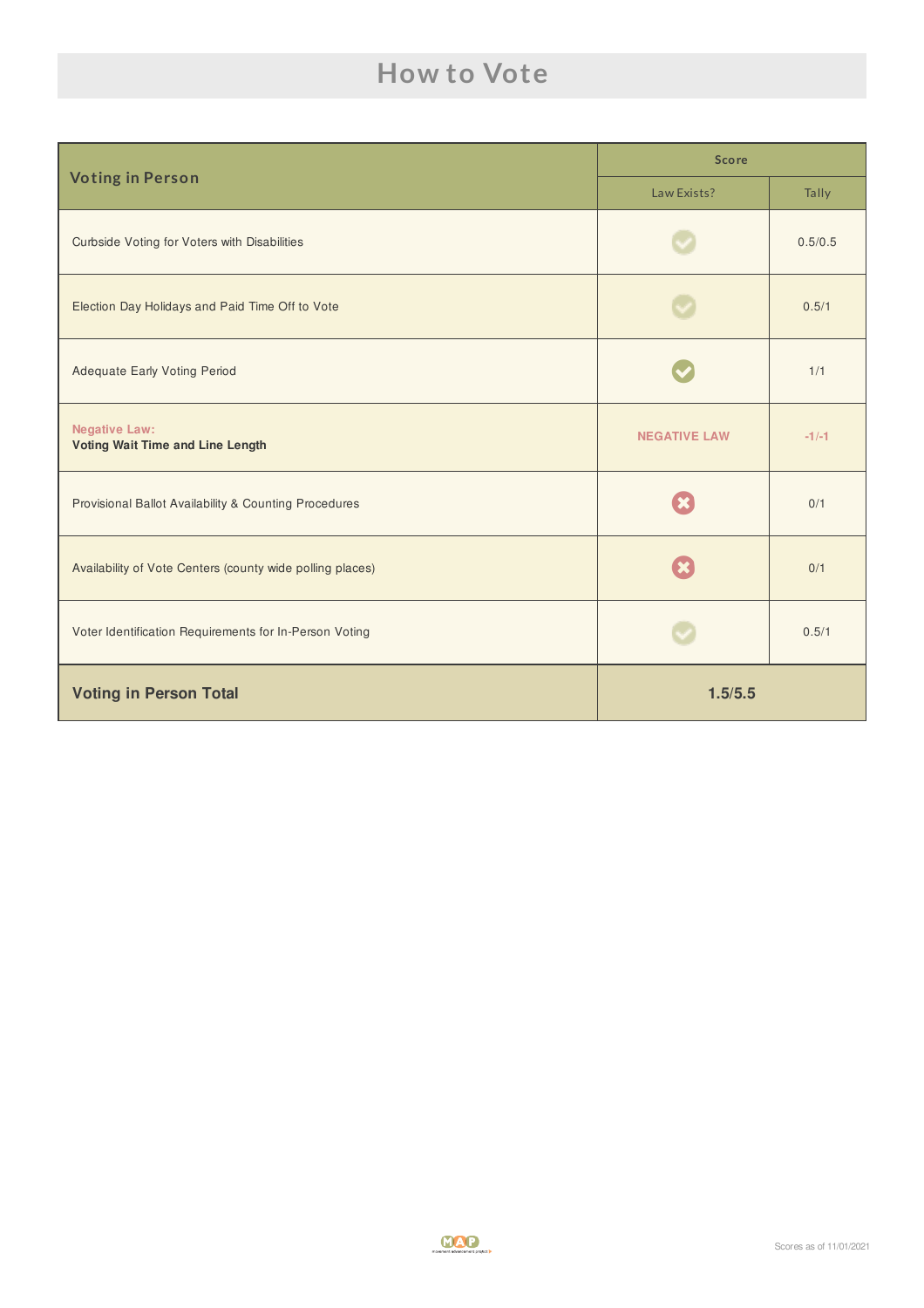| <b>Voting by Mail</b>                                                 | <b>Score</b>        |              |  |
|-----------------------------------------------------------------------|---------------------|--------------|--|
|                                                                       | Law Exists?         | Tally        |  |
| Availability of No-Excuse Absentee Voting                             |                     | 1/1          |  |
| <b>All-Mail Voting States</b>                                         |                     | 0/1          |  |
| <b>Negative Law:</b><br>Added Requirements to Return Absentee Ballots | $\mathbf x$         | $0/-0.5$     |  |
| <b>Negative Law:</b><br><b>Third Party Ballot Collection Policies</b> | <b>NEGATIVE LAW</b> | $-0.25/-0.5$ |  |
| <b>Ballot Drop Box Policies &amp; Availability</b>                    |                     | 0.5/0.5      |  |
| <b>Mail Ballot Receipt Deadlines</b>                                  |                     | 0.5/0.5      |  |
| Prepaid Ballot Postage                                                |                     | 0/0.5        |  |
| Online Absentee Ballot Application Availability                       |                     | 1/1          |  |
| Permanent Absentee Voter List Availability                            |                     | 0.5/0.5      |  |
| <b>Voting by Mail Total</b>                                           | 3.25/5              |              |  |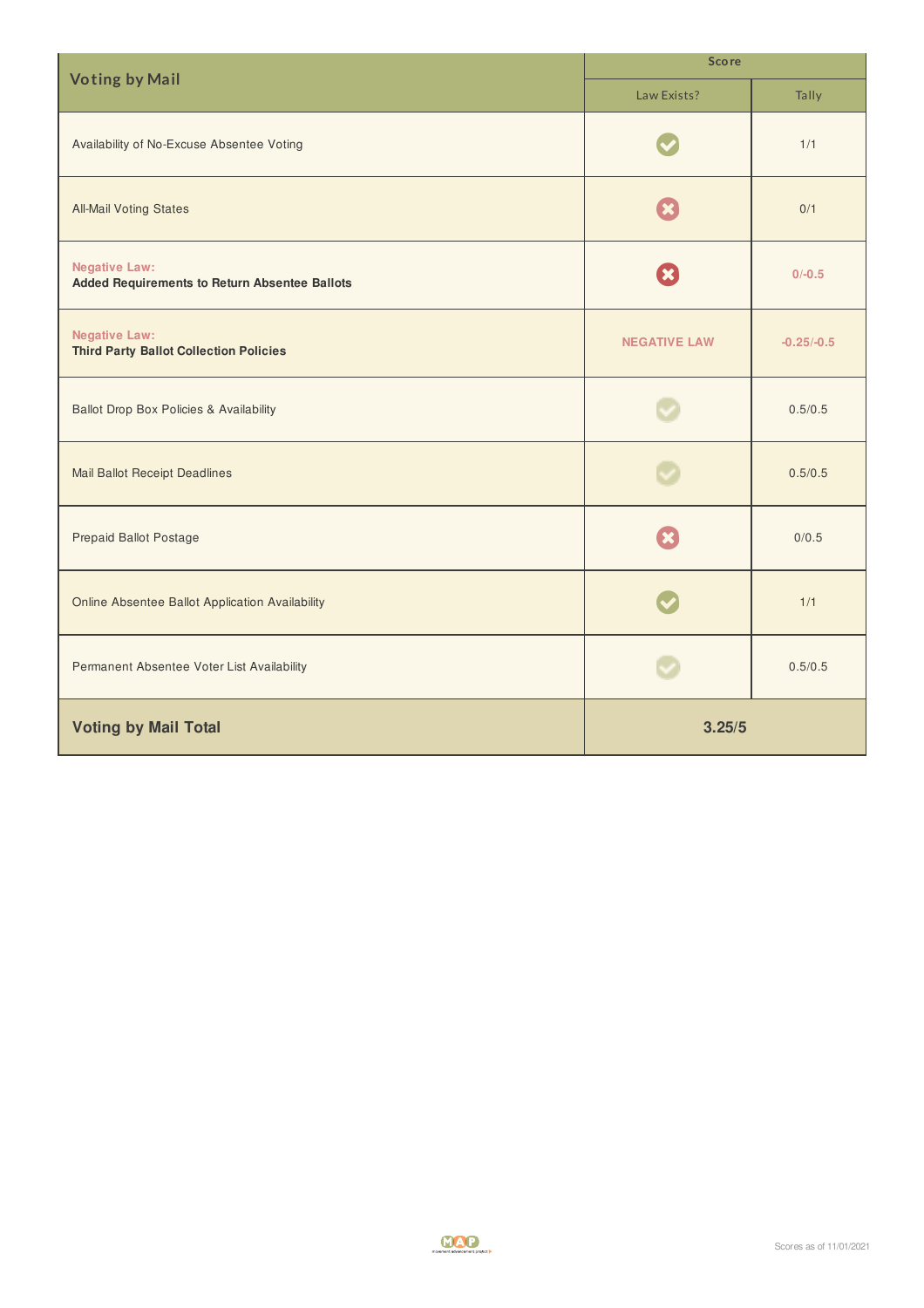## **Protecting the Vote**

|                                                                                | <b>Score</b> |       |
|--------------------------------------------------------------------------------|--------------|-------|
| <b>Election Security</b>                                                       | Law Exists?  | Tally |
| Ballot & Signature Cure Availability (Opportunity for Voter to Correct Errors) |              | 0/1   |
| <b>Ballot Tracking for Mail Voting</b>                                         |              | 1/1   |
| Absentee/Mail Ballot Verification                                              |              | 1/1   |
| Security of Voting Machines (Hand Marked Paper Ballots)                        |              | 1/1   |
| Post-Election Audits Required                                                  |              | 0/1   |
| <b>Risk-Limiting Audits</b>                                                    |              | 1/1   |
| <b>Election Security Total</b>                                                 | 4/6          |       |